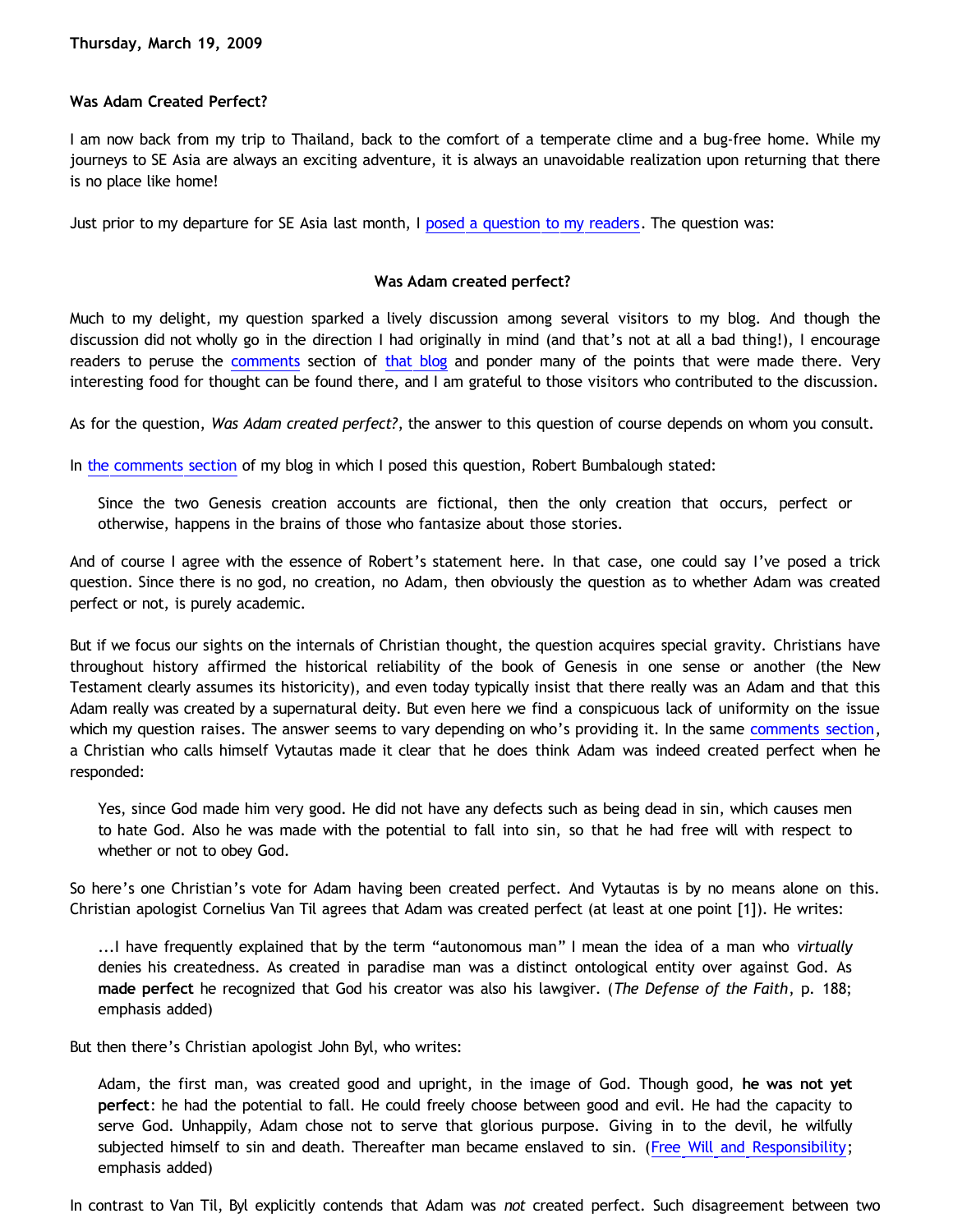Christian thinkers is perplexing. Both Van Til and Byl are Christians, and as Christians, they're supposed to be "led by the Spirit," that is, the Holy Spirit. Or so we've been told? But the views they affirm are in direct conflict with one another. Either Adam was created perfect, or he wasn't. It can't be both.

It is noteworthy that, while Vytautas takes the claim that Adam was created "very good" to indicate that Adam was therefore created perfect, Byl allows that Adam "was created good and upright," but still "was not yet perfect." For Vytautas, being created "good" is an indication of perfection, while Byl apparently thinks it is possible to be "created good and upright" and still be "not yet perfect." Also, Byl's phrase "not yet perfect" seems a bit misleading, since according to the story Adam never becomes perfect (or in Van Til's case, regains his perfection after the fall). Byl is happy to point out that Adam "had the potential to fall," but he does not explicitly state that Adam also had the potential to achieve perfection. A "fall from grace," which is typically how Christians characterize Adam's spiritual decline, is not necessarily a *fall from perfection*. And while the book of Genesis does, in umbrella fashion, appear to affirm that Adam was "very good" (Gen. 1:31, which occurs after Adam was created, reads "God saw every thing that he had made, and, behold, it was very good"), "very good" does not necessarily mean or imply "perfect." "Very good" and "perfect" are not synonymous. I can score 97% on a test and be said to have a "very good" score on it, but my performance on that test was not in fact perfect.

Now, I could understand two heavy-weight Christian thinkers conflicting on something utterly trivial, such as whether Abraham left Ur (cf. Gen. 11:31) on a Tuesday morning or on a Tuesday afternoon; it's hard to see how either position on such an issue would have much doctrinal significance. But on a matter such as whether or not Adam was created perfect, conflict among Christians is rather surprising. Wouldn't Christian doctrine be clear on such a matter? Wouldn't the Holy Spirit protect believers from error on such a point? Would we be wrong to expect Christianity's more tutored representatives to speak "with one accord" on such fundamental matters? How could two Holy Spirit-filled Christians disagree like this?

Byl explains his view that Adam "was not yet perfect" with the premise that Adam "had the potential to fall. He could freely choose between good and evil." Do Byl and other Christians think their god can "freely choose between good and evil," or do they think that it is constrained from such choices as this? If the Christian god "could freely choose between good and evil," it seems that, according to Byl's reasoning, it would therefore have "the potential to fall" as well. I doubt Byl and other Christians would care much for this implication, which seems plain enough to me from the statements given. If the Christian claims that his god is a free agent, possessing freedom to choose its actions (as Christianity typically does claim about its god; states [one source](http://www.torahbytes.org/63-45.htm): "God is a free agent, who does what pleases him"), then according to the Christian worldview it is apparently possible to possess free will and yet never fall short of glory, never sin, never do evil, or what have you. But curiously, Christians typically seem to think that their god could not have created Adam both as a free agent and also as a being which could refrain entirely from all evil, sin, or what have you. In spite of the claim that the Christian god created Adam after its own image, this god seems quite unable to replicate its own qualities in what it creates. Was Adam created perfect, omniscient, infallible, omnipotent, omnibenevolent, infinite, incorruptible, etc.? Christian apologists will likely insist that their god chose to create Adam without these qualities. But this not only raises concerns against the claim that man was created "in God's image," but also questions as to why it would have so chosen, given its own alleged perfection. In effect, Christians taking this course of defense are saying that their god chose to create something imperfect. How can we call a creator " perfect" when it creates something less than perfect, whether intentionally or not?

Of course this leads to the problem of evil, which in fact is part of a broader problem within Christianity, a problem to which [Franc Tremblay](http://goosetheantithesis.blogspot.com/2005/04/seven-ways-to-defeat-inherent-property.html) refers as "Problems of Deficiency," or what I call simply *the problem of imperfection*.

In regard to the problem of evil, commonplace are evasive responses such as [the following](http://www.collegenet.com/elect/app/app?service=external/Forum&sp=10730):

the Bible says that everything that God creates is good so why did He create evil? Evil is not a "thing." God did not create evil. Evil is an illusion created by a wrong choice. That choice was man's choice. So if evil is the result of man's free will, then does that mean that God created evil by creating free will?

It seems odd to say on the one hand that "God" created everything distinct from itself, and on the other hand that it is *not* responsible for the profusion of evil which is virtually ubiquitous throughout its creation. Byl himself insists that "God is not responsible for moral evil; he is not the *author* of sin," and holds that "the moral responsibility of sin remains with those who actually *do* the sin." Though this is a typical position among many Christians, it's hard to see this as anything other than a case of blaming the creation for its faults (even though they were allegedly created by a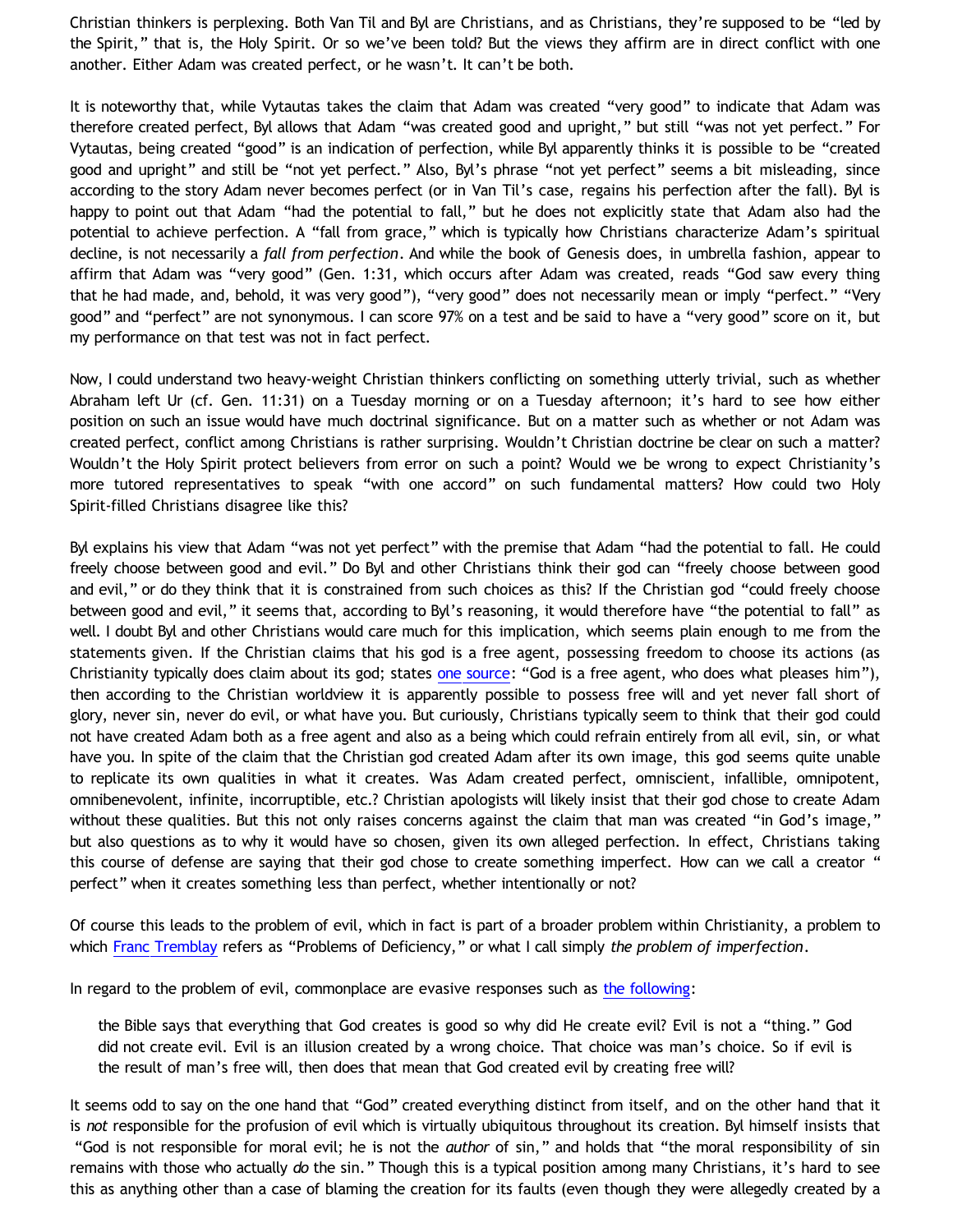"perfect" creator which created exactly what it chose to create). Paul, in Romans 9:21, asks: "Hath not the potter power over the clay, of the same lump to make one vessel unto honour, and another unto dishonour?" One would think that a potter would have such power over his clay, especially if he were perfect and omnipotent, as we are expected to believe in regard to the Christian god. But why would a potter, *especially if he is rational*, spend his efforts in making a vessel "unto dishonour"? What would motivate someone to do this? If Paul is saying that his god has deliberately created some human beings "unto dishonour," it strikes me that Paul's god is rather deranged, certainly not rational, and itself not perfect (for a perfect creator would not deliberately create something "unto dishonour"). The idea that we are created either "unto honour" or "unto dishonour" by a supernatural being can only mean that we are here to serve someone else's ends, which essentially reduces us to slaves. And many Christians in fact believe this: we are either slaves to their god, or to the devil it created for no rational purpose. Even worse, Christian claims make it clear that we are essentially puppets of their god. Greg Bahnsen, for instance, in his [radio](http://www.citv.com/secured/audiostation/ram/mcu/bahnsen.ram) [debate with George H. Smith](http://www.citv.com/secured/audiostation/ram/mcu/bahnsen.ram), declares, "…I've got a heavenly father who created the entire universe and controls every detail, even to the hairs on my head…" According to the Christian worldview, we are all under the insuperable control of an invisible magic being. This amounts to what I have called [the cartoon universe premise of theism.](http://www.geocities.com/katholon/Cartoon_Universe_of_Christianity.htm) So to say on the one hand that the Christian god "controls every detail," but then say that man chose to "create evil," is to affirm two horns of a contradiction. So-called "compatibilist" theories which are deliberately contrived to untangle this problem ring hollow and are entirely unconvincing. Indeed, they appear to have been concocted entirely for the purpose of trying to conceal this contradiction.

The claim that the creation of evil "was man's choice" seems to overlook another important aspect of Christian doctrine. According to the gospels and other NT documents, there exist demons and devils, invisible supernatural beings which are evil and look for ways to cause havoc on human beings, particularly "the elect." Were these demons and devils created by any human being? Of course not; human beings don't create supernatural entities. So according to Christianity, no human being had a choice in the existence of these malicious supernatural beings. Even in the case of the serpent in the Garden of Eden which tempted Adam and Eve, neither Adam nor Eve created the serpent. So the existence of these menaces could not be man's doing, and therefore that they exist (as according to Christianity they do) could not be man's fault. Why isn't their creator to be faulted for creating them? Wells makes a topical point on this matter: "The most important task of such a theology [as derived from gospel exorcism accounts and related material] would, I suggest, be to explain why an all-powerful and all-benevolent deity permits legions of supernatural entities to practice untold evil." (*The Jesus Myth*, p. 170.) Apologists, perhaps recognizing the incoherence of blaming human beings at this point, may take the position that their existence is all part of their deity 's "perfect plan." One could say this about any deity one imagines. The question at this point is how *any* imperfection could have a place in a "perfect creation" or a "perfect plan"?

Perfection is not a work in progress, and as such, it seems that it would be an unchanging state. Something in motion is either in motion toward a goal, or toward no goal. If it is in motion toward a goal, that can only mean that the goal has not yet been met. If the goal has not been met, we have a condition of incompleteness. If something is in motion toward no goal, and yet it is ultimately in the control of a volitional agent (cf. Van Til's claim that "God controls whatsoever comes to pass," *The Defense of the Faith*, p. 160), then we have a volitional agent which controls things to move for no particular purpose, for the sake of achieving no goal. Such action would be arbitrary, for there would be no objective criterion behind the choice to move it; it would be choice divorced from goal-achievement. Neither condition would qualify as a perfect state.

But going back to our question – namely whether or not Adam was, according to Christianity, created perfect – it is important to keep in mind that Christianity clearly and explicitly puts the blame for the existence of evil in the world squarely on the shoulders of Adam (and the rest of humankind as some kind of inheritance). This view is sufficient to give us a clue as to whether or not Adam was created perfect. We saw above that "evil is an illusion created by a wrong choice," and "that choice was man's choice." (That Adam is not specifically named here is no accident; all human beings are said by Christianity to be guilty of a choice made by one man.) This choice was made by Adam in the Garden after being tempted. A man's choices, particularly those made apart from the duress of emergency situations, follow from his *judgment*. I see no indication in the Genesis story which suggests that Adam was under any duress when he chose to eat of the fruit of the tree of knowledge of good and evil. On my reading of the story, this was not a choice made in the heat of an emergency. Consequently, if Adam's choice to eat of the fruit of the tree of knowledge of good and evil was "a wrong choice," this could only mean that Adam's choice to do so was not governed by perfect judgment. A volitional creature which makes any choice not governed by perfect judgment would clearly be a defective creature, assuming perfection as the operative standard. The conclusion here is inescapable: Adam was created *without perfect judgment*. He had at best imperfect judgment. Which means: Adam was not a